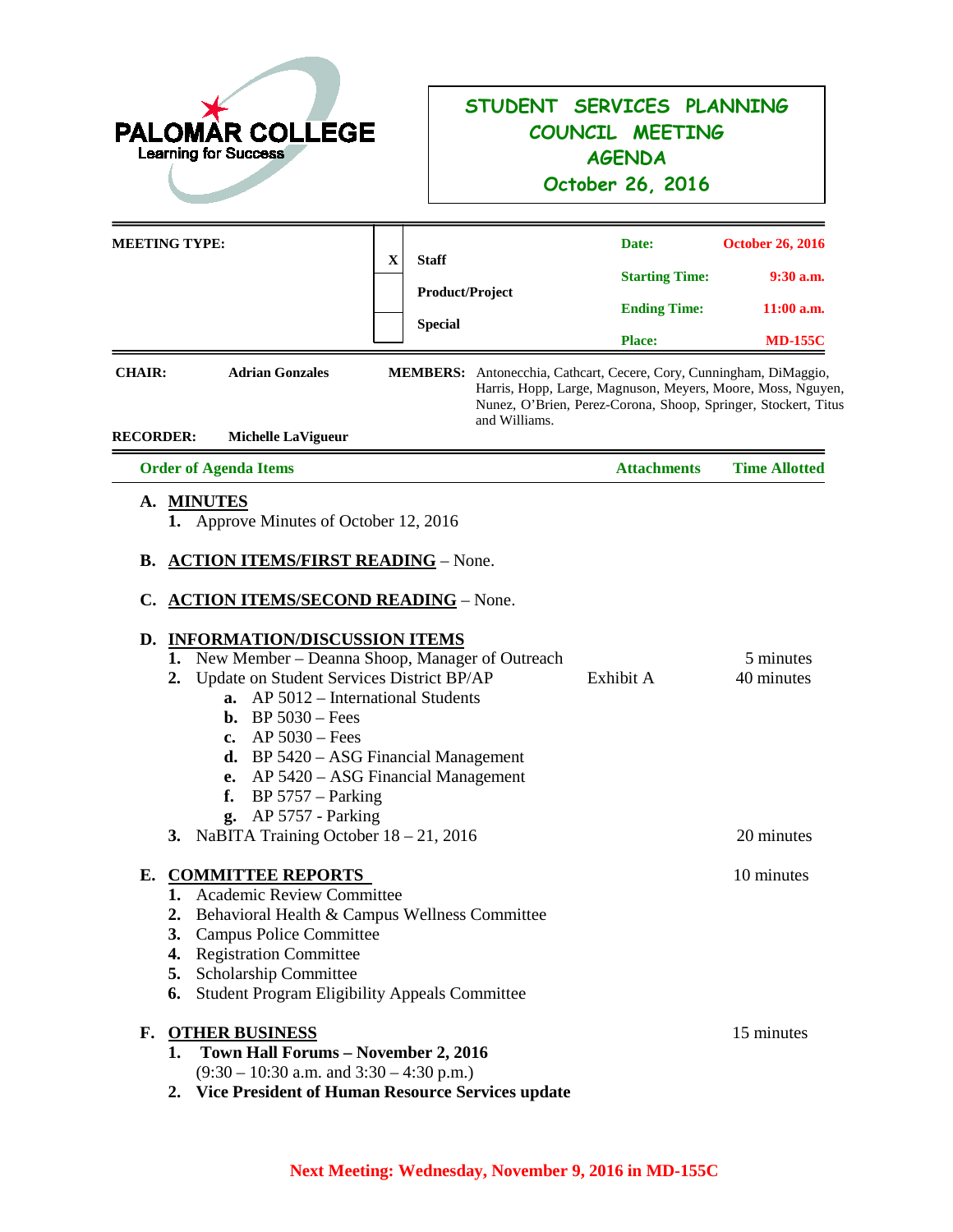

# **STUDENT SERVICES PLANNING COUNCIL MEETING MINUTES October 12, 2016**

**CHAIR:** Adrian Gonzales **MEMBERS PRESENT:** Ambrocio, Antonecchia, Cathcart, Cecere, Cory, Cunningham, DiMaggio, Harris, Magnuson, Meyers, Nguyen, Nunez, O'Brien, Springer, Stockert and Titus.

**RECORDER:** Michelle LaVigueur **MEMBERS ABSENT:** Hopp, Large, Moore, Moss and Williams.

#### **GUESTS:**

|--|

#### **A. MINUTES**

#### 1. **Approval of Minutes for September 14, 2016**

MSC – (Stockert/Cecere): The minutes for September 14, 2016 were approved and accepted into the record.

Minutes, agendas and attachments are posted on the following Palomar College website: <http://www2.palomar.edu/pages/sspc/>

#### **B. ACTION ITEMS/FIRST READING** – None.

#### **C. ACTION ITEMS/SECOND READING** – None.

#### **D. INFORMATION/DISCUSSION ITEMS**

1. **Update on Student Services District BP/AP** Exhibit A 30 minutes VP Gonzales reported that the VP Student Service (VPSS) Cabinet is currently working on updating the Student Services Board Policies (BP) and Administrative Procedures (AP). As they update a BP and/or AP, they will be brought to SSPC for further review and input. Then they will be presented to the Policies and Procedures committee (P&P), SPC and finally to the Governing Board. Our goal is to complete the updates by December 2016 and hand them off to P&P > SPC > Governing Board for final review in spring 2017. Current BP/AP's can be found here: <https://www.palomar.edu/gb/Web%20Pages/PoliciesAndProcedures.html>

#### 2. **Update on new PRP forms** 10 minutes

VP Gonzales reported that Student Services will be completing a one year PRP report this year (2016-17) which is due to the VP office by November 3, 2016. We will begin a three year PRP cycle starting next year (2017-18) using an updated form. The workgroup that is updating the PRP form is being extended to include members from key Student Services areas. An informational email will be sent out asking for volunteers to participate in a standing monthly meeting. It is not required to have a seat on SSPC in order to participate. Our goal is to identify the core elements of the form by December 2016. We will utilize the spring semester to refine the details of the form.

#### 3. **Behavioral Health Intervention Structure and Process** 20 minutes

VP Gonzales gave an overview of three components to the Behavioral Health Intervention Structure: *Crisis Intervention, Prevention and Training*.

- Crisis Intervention Counseling, Student Affairs, Behavioral Health Counseling and /or Campus Police were identified as the core areas and steering committee. The team will review threat assessment, crisis management and case load management of specific students.
- Prevention The Behavioral Health and Campus Wellness (BHCW) committee is our shared governance group that focuses on broader prevention strategies to aid in campus behavioral health and wellness. The BHCW committee would be the ideal group to discuss and develop information campaigns, on-going training and preventative strategies.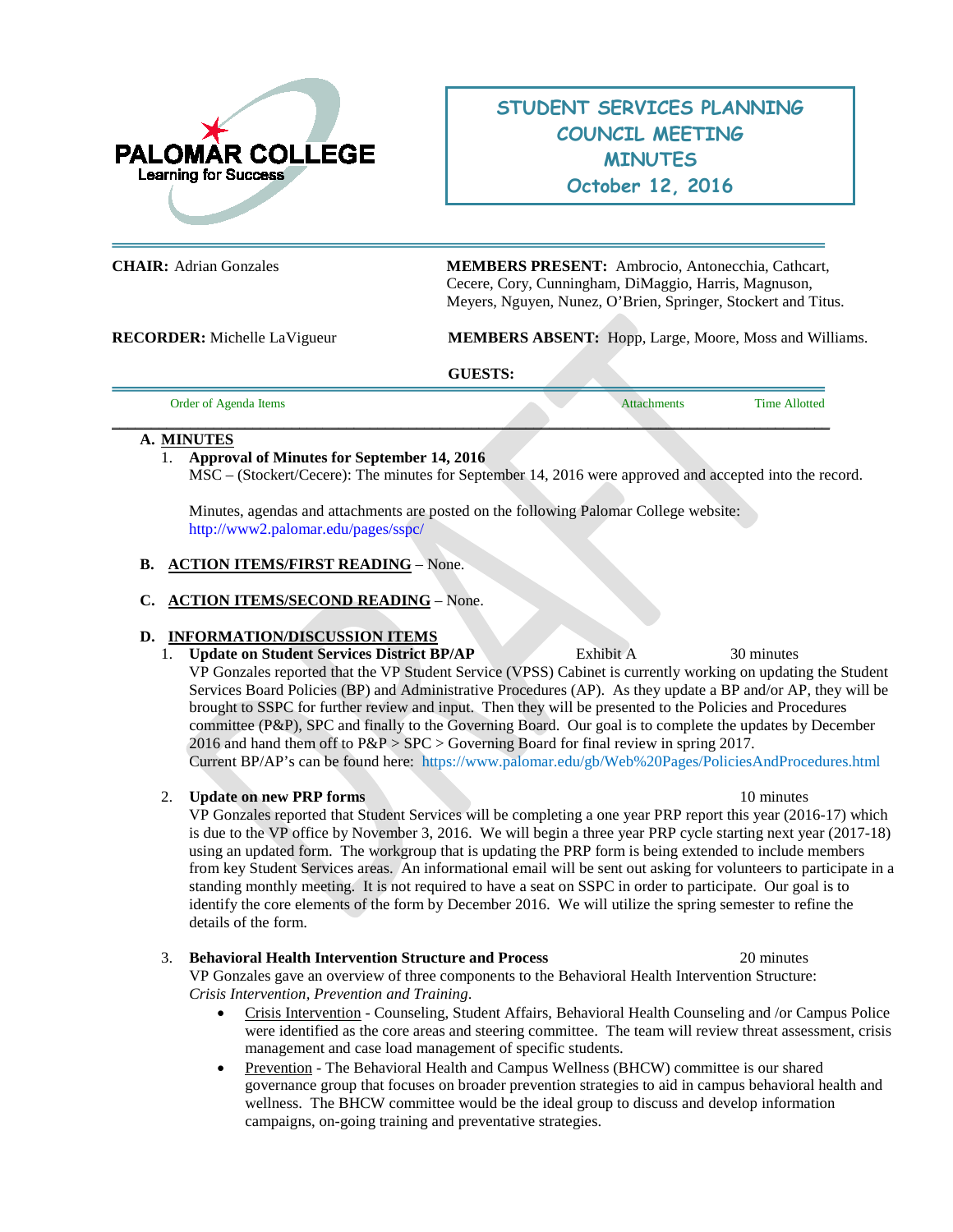• Training – Behavioral Health Intervention Training will be provided periodically to the campus community to ensure that we are equipped with tools to assist students in need. The next Behavioral Health Intervention training will be held October 18 – 21, 2016 for faculty and staff. Details can be found on the Student Health Centers website: http://www2.palomar.edu/pages/healthservices/events/.

#### 4. **Student Health Centers announced two upcoming activities:** 10 minutes

- a. National Behavioral Intervention Team Association (NaBita) Training October 18-21, 2016 for faculty and staff.
- b. Flu shots are available beginning October 17, 2016. The shots are free to students and are \$20.00 for staff and faculty.

#### **E. COMMITTEE REPORTS –** Tabled.10 minutes

- 1. Academic Review Committee
- 2. Behavioral Health & Campus Wellness Committee
- 3. Campus Police Committee
- 4. Registration Committee
- 5. Scholarship Committee
- 6. Student Program Eligibility Appeals Committee

#### **F. OTHER BUSINESS** 10 minutes

1. **Common Assessment** – VP Gonzales reported that the State has delayed plans to implement the Common Assessment in order to do additional validation. It is unclear as to when the State expects to be ready to roll out the implementation of the Common Assessment. We currently use Compass for English, Math and Reading assessment (and Accuplacer for math challenges); however, Compass has informed colleges that it will no longer be producing the assessment in November 2016. As a result, we will be moving to a "multiple measures" model of course placements where by students would answer a series of questions at the time of application and then be placed into courses based on those responses. Our transition to the "multiple measures" model will start with the Spring 2017 testing period.

#### 2. **SSSP/SE conference in Sacramento**

VP Gonzales reported that he, Carmelino Cruz and Olga Diaz attended the SSSP/SE Conference in Sacramento on October 26 – 28, 2016. The integration of SE/SSSP/BSI at the state-wide level was discussed. The Chancellor's Office advised that we will not need to submit an annual plan this year for any of these three initiatives. However, we will still submit a financial report regarding how the funds are being spent. There was discussion on the Legislative Analyst Report (LAO) which indicated that California Community Colleges have been following the general intent of SSSP/SE, but the level of implementation varies from college to college. The report also discussed the need for Student Education Plans (SEP) be integrated with Enrollment Management.

3. Student Services PRP's are due November 3, 2016 and there will likely be \$200,000 in SPPF funding available. More information on SPPF funding will be forthcoming as we receive it from SPC.

Meeting was adjourned at 11:03 a.m.

Next Meeting: October 26, 2016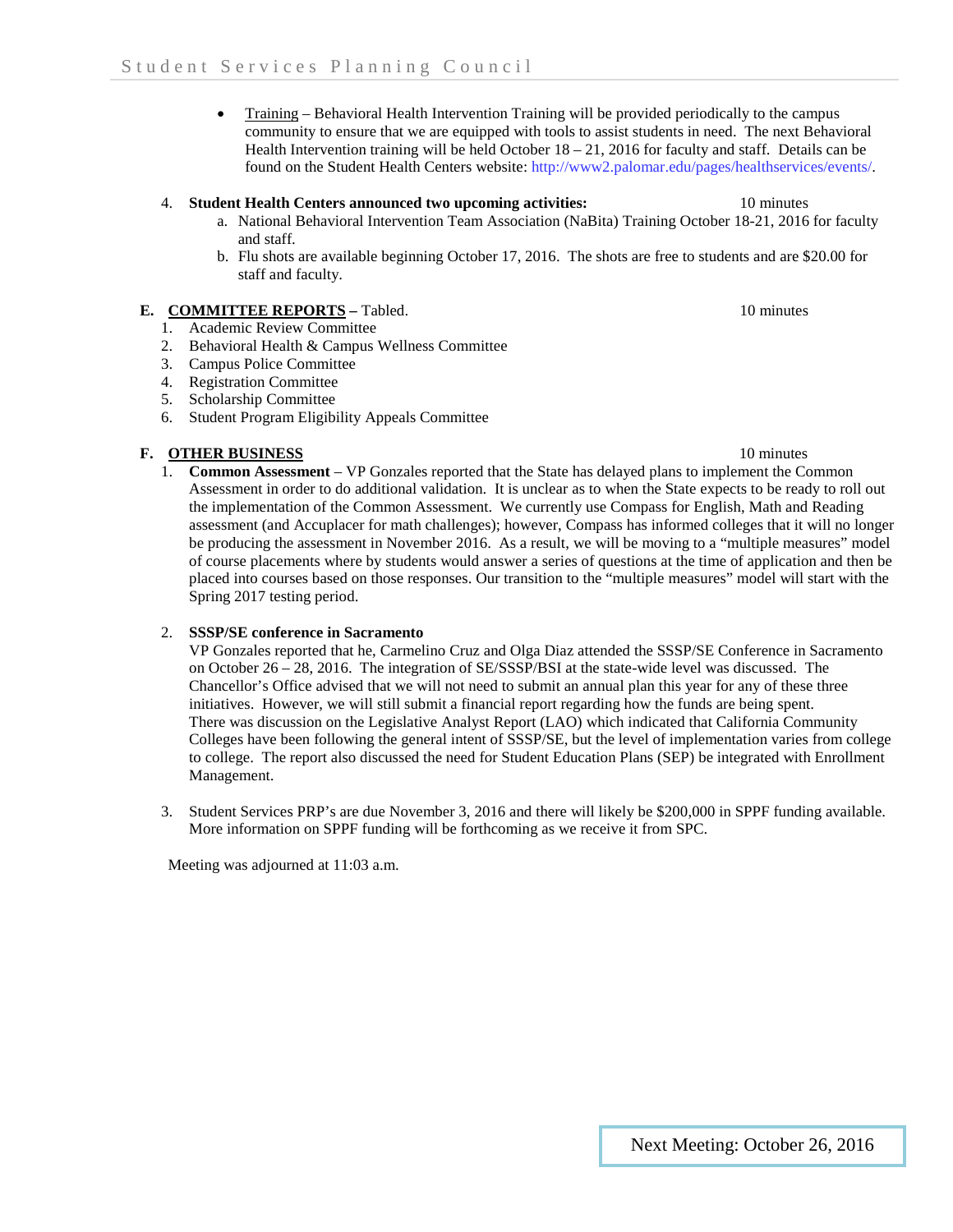## **STUDENT SERVICES REV 10/18/16**

# **AP 5012 INTERNATIONAL STUDENTS**

## **References:**

Education Code Sections 76141, and 76142; Title 5 Section 54045; Title 8 U.S. Code Sections 214.2 et seq.

The District admits international students who have an F-1 or M-1 visa permitting them to study in the United States. International students, who come from all over the world, must comply with certain requirements imposed both by the District and applicable state and federal laws/regulations. International students pay nonresident tuition and a capital outlay fee in addition to enrollment fees (see AP 5020 titled Nonresident Tuition and AP 5030 titled Fees for more information on fees and exemptions). The District's Office of International Education monitors the students' academic progress. International students shall purchase a District-approved accident and sickness insurance policy before enrollment, and must maintain the coverage throughout their studies. Non-native speakers of English who are permanent residents of the United States and students who hold other types of visas are not considered international students.

The following is required for admission into the District's credit academic program:

- Completion of an international student application with passport-size photograph
- A Test of English as a Foreign Language (TOEFL) score of 470 (PBT)/150 (CBT) or 47 (iBT)
- Verification of high school graduation. Official transcripts of all secondary and college course work must be provided with a certified English translation
- Satisfactory recommendation if attending a English language school or another college in the United States

International students who do not meet the minimum requirements for regular District admission may attend the intensive English language program. For more information, contact the California English School at Palomar College.

Office of Primary Responsibility: Enrollment Services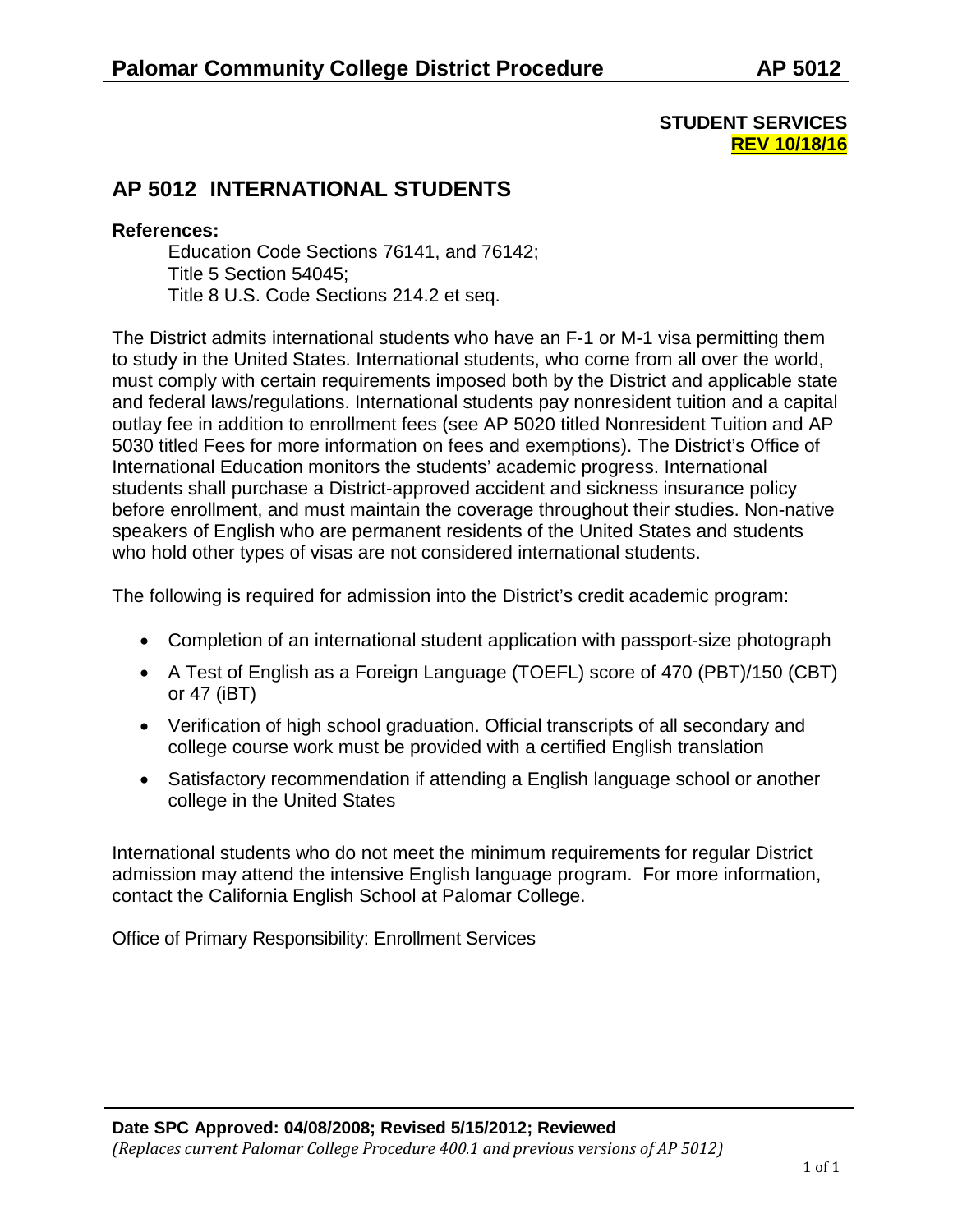### **STUDENT SERVICES REV 10/18/16**

## **BP 5030 6980 5030FEES**

### **References:**

**Education Code Sections 66025.3, 70902 (b)(9),** 76300 et seq. **and references** 7 cited below;

|    | <u>Title 5 Sections 51012, 51702, 51701, 51706, 51708, and 51710;</u><br><del>TRIC J JEGHUHS JTVTZ, J47UZ, J47U4, J47U8, J47U8, AHG J47TU,</del> |
|----|--------------------------------------------------------------------------------------------------------------------------------------------------|
|    | <b>Chancellor's Office Student Fee Catalog</b>                                                                                                   |
| 10 | <b>ACCJC Accreditation Standard I.C.6</b>                                                                                                        |

The Governing Board authorizes the following fees. The Superintendent/ President shall establish procedures for the collection, deposit, waiver, refund, and accounting for fees as required by law. The procedures shall also assure those who are exempt from or for whom the fee is waived are properly enrolled and accounted for. Fee amounts shall be published in the District catalog.

### **Required fees include:**

| 18 | <b>Enrollment Fee: Education Code Section 76300</b>                                                                 |
|----|---------------------------------------------------------------------------------------------------------------------|
| 19 | Each student shall be charged a fee for enrolling in credit courses as required by                                  |
| 20 | <del>law.</del>                                                                                                     |
| 21 | <b>Nonresident Tuition Fee: See BP/AP 5020 titled Nonresident Tuition.</b>                                          |
| 22 | Education Code 76140 and 76140.5                                                                                    |
| 23 | <b>Non-Resident Capital Outlay Fee: Education Code Section 76141</b>                                                |
| 24 |                                                                                                                     |
| 25 | <b>Auditing Fee: Education Code Section 76370</b>                                                                   |
| 26 | An established auditing fee shall be charged. Students enrolled in classes to                                       |
| 27 | receive credit for 10 or more semester credit units shall not be charged this fee to                                |
| 28 | audit three or fewer units per semester.                                                                            |
| 29 | <u>'ersons auditing a course shall be charged a fee of I</u><br><del>not more than \$15.00_</del><br><del>per</del> |

unit per semester. The fee amount shall be adjusted proportionally based upon **the term length. Students enrolled in classes to receive credit for 10 or more** 32 semester credit units shall not be charged this fee to audit three or fewer units **per semester.** 

**Student Health Fee:** Education Code Sections 66025.3, 70902(b), 76355

Text in **green highlight** does not exist in CCLC template document please review and make a determination whether to keep or remove language. Text in **yellow highlight** suggested by CCLC.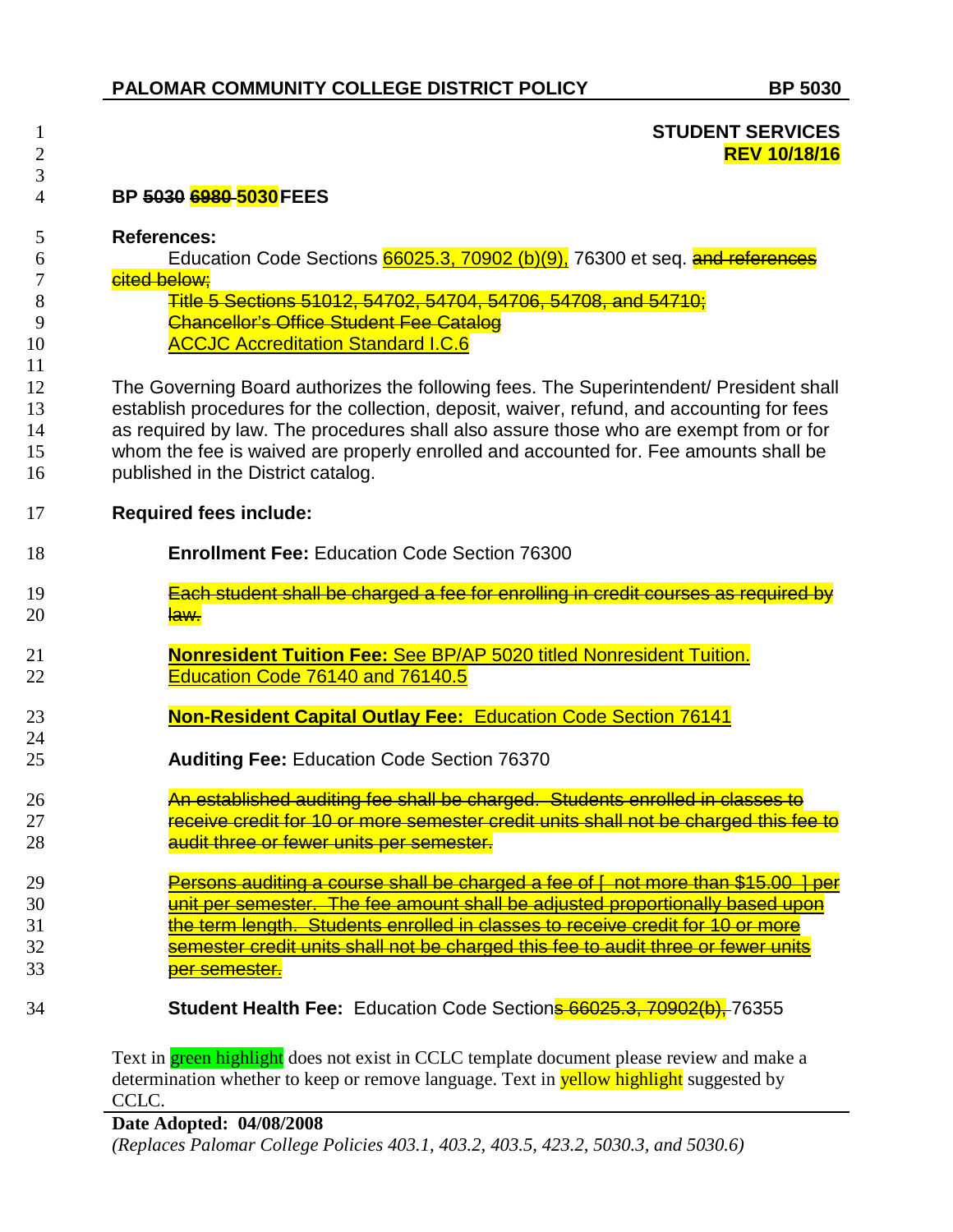| 35       | The Superintendent/President shall present to the Governing Board for approval                                                   |
|----------|----------------------------------------------------------------------------------------------------------------------------------|
| 36       | a fee to be charged to each student for student health services. See AP 5030 for                                                 |
| 37       | details.                                                                                                                         |
| 38       | <b>Student Center Fee: Education Code Section 76375 and Title 5 Section 58510.</b>                                               |
| 39       | A Student Center Fee is required of all students attending the community college                                                 |
| 40       | where the center is located. The Board of Governors has adopted section 58510                                                    |
| 41       | of CAC Title 5 to implement this provision.                                                                                      |
| 42       | Transcript/Student Record Fees: Education Code Section 76223                                                                     |
| 43       | The District shall charge a reasonable amount for furnishing copies of any                                                       |
| 44       | student record to a student or former student. The Superintendent/President is                                                   |
| 45       | authorized to establish the fee, which shall not to exceed the actual cost of                                                    |
| 46       | furnishing copies of any student record. No charge shall be made for furnishing                                                  |
| 47       | up to two transcripts of students' records, or for two verifications of various                                                  |
| 48       | records. There shall be no charge for searching for or retrieving any student                                                    |
| 49       | record.                                                                                                                          |
| 50       | <b>Other Fees Include:</b>                                                                                                       |
|          |                                                                                                                                  |
| 51       | Parking Fee: Education Code Section 76360                                                                                        |
|          |                                                                                                                                  |
| 52<br>53 | The Superintendent/President shall present fee information for parking for<br>students to the Governing Board for approval.      |
| 54       | <b>Student Activity Card Fee (optional): CCCCO Student Fee Handbook</b>                                                          |
|          |                                                                                                                                  |
| 55<br>56 | <b>Instructional Materials:</b> Education Code Section 76365; Title 5 Sections 59400<br>et seq.                                  |
| 57       | Students may be required to provide required instructional and other materials for                                               |
| 58       | a credit or non-credit course, provided such materials are of continuing value to                                                |
| 59       |                                                                                                                                  |
| 60       | the student outside the classroom and provided that such materials are not solely<br>or exclusively available from the District. |
| 61       | <b>Physical Education Facilities: Education Code Section 76395</b>                                                               |
| 62       | Where the District incurs additional expenses because a physical education                                                       |
| 63       | course is required to use non-district facilities, students enrolled in the course                                               |
| 64       | shall be charged a fee for participating in the course. Such fee shall not exceed                                                |

Text in **green highlight** does not exist in CCLC template document please review and make a determination whether to keep or remove language. Text in **yellow highlight** suggested by CCLC.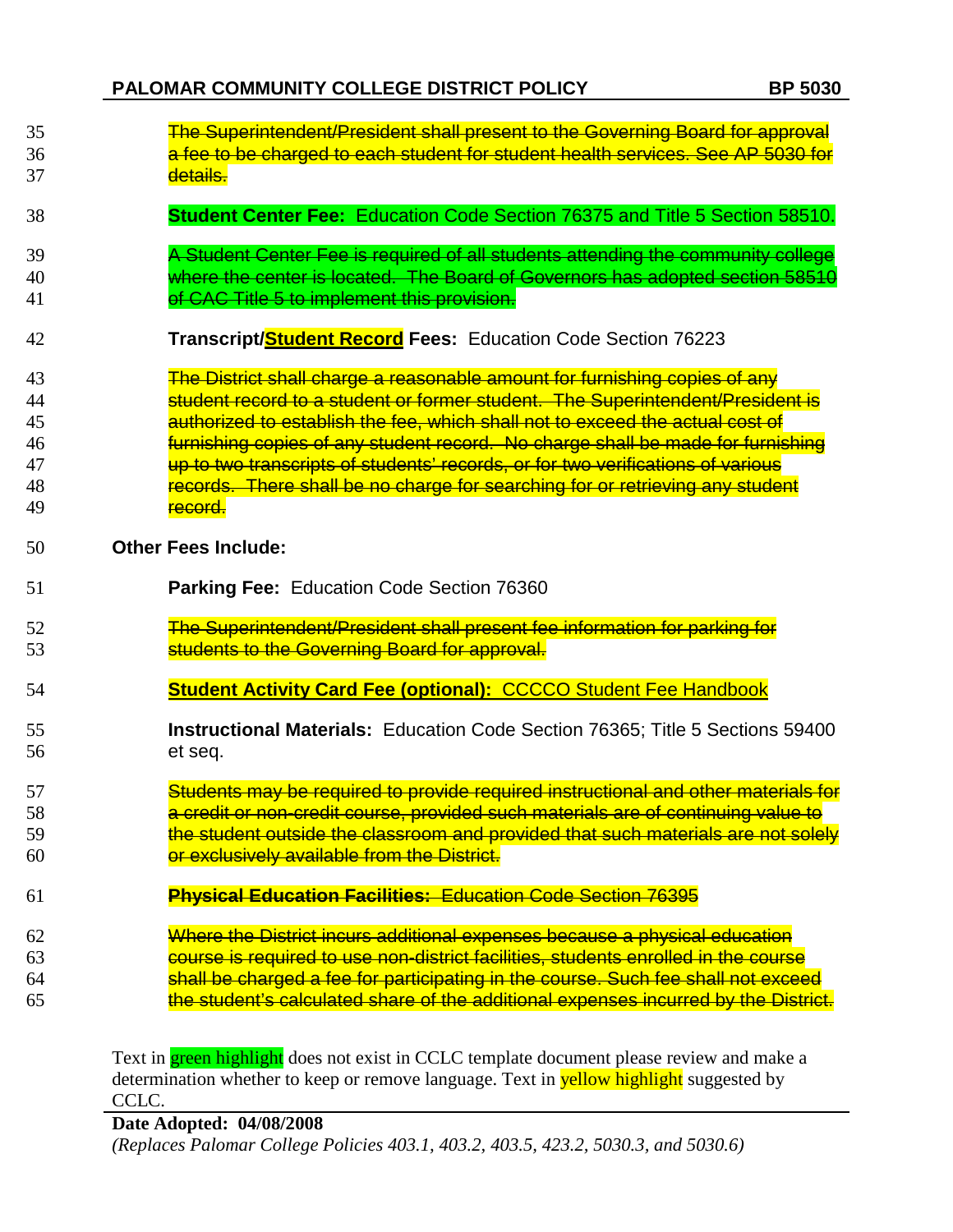# **PALOMAR COMMUNITY COLLEGE DISTRICT POLICY BP 5030**

| 66                                                 | <b>Student Representation Fee: Education Code Section 76060.5</b>                                                                                                                                     |
|----------------------------------------------------|-------------------------------------------------------------------------------------------------------------------------------------------------------------------------------------------------------|
| 67                                                 | Students will be charged a \$1 fee per semester to be used to provide support for                                                                                                                     |
| 68                                                 | student governmental affairs representation. A student may refuse to pay the fee                                                                                                                      |
| 69                                                 | for religious, political, financial, or moral reasons and shall submit such refusal in                                                                                                                |
| 70                                                 | writing.                                                                                                                                                                                              |
| 71                                                 | <b>International Students Application Processing Fee: Education Code Section</b>                                                                                                                      |
| 72                                                 | <del>76142</del>                                                                                                                                                                                      |
| 73                                                 | The District shall charge students who are both citizens and residents of a                                                                                                                           |
| 74                                                 | foreign country a fee to process the application for admission. This processing                                                                                                                       |
| 75                                                 | fee and regulations for determining economic hardship may be established by                                                                                                                           |
| 76                                                 | the Superintendent/President. The fee shall not exceed the lesser of 1) the                                                                                                                           |
| 77                                                 | actual cost of processing an application and other documentation required by the                                                                                                                      |
| 78                                                 | U.S. government; or 2) one hundred dollars (\$100), which shall be deducted from                                                                                                                      |
| 79                                                 | the tuition fee at the time of enrollment.                                                                                                                                                            |
| 80                                                 | <b>Collection, Waiver and Refund of Fees</b>                                                                                                                                                          |
| 81                                                 | No student suspended or expelled shall be refunded any fees paid by or for the                                                                                                                        |
| 82                                                 | student. Education Code Sections 41302 and 76037.                                                                                                                                                     |
| 83<br>84<br>85<br>86<br>87<br>88<br>89<br>90<br>91 | <b>Non-Sufficient Funds Fee:</b><br><b>Enrollment Fee Refunds:</b><br><b>Collection Penalty Fee:</b><br><b>Enrollment Fee Waivers</b><br><b>Office of Primary Responsibility: Enrollment Services</b> |
| 92<br>93<br>94                                     | See Procedure AP 5030 titled Fees.                                                                                                                                                                    |

Text in **green highlight** does not exist in CCLC template document please review and make a determination whether to keep or remove language. Text in **yellow highlight** suggested by CCLC.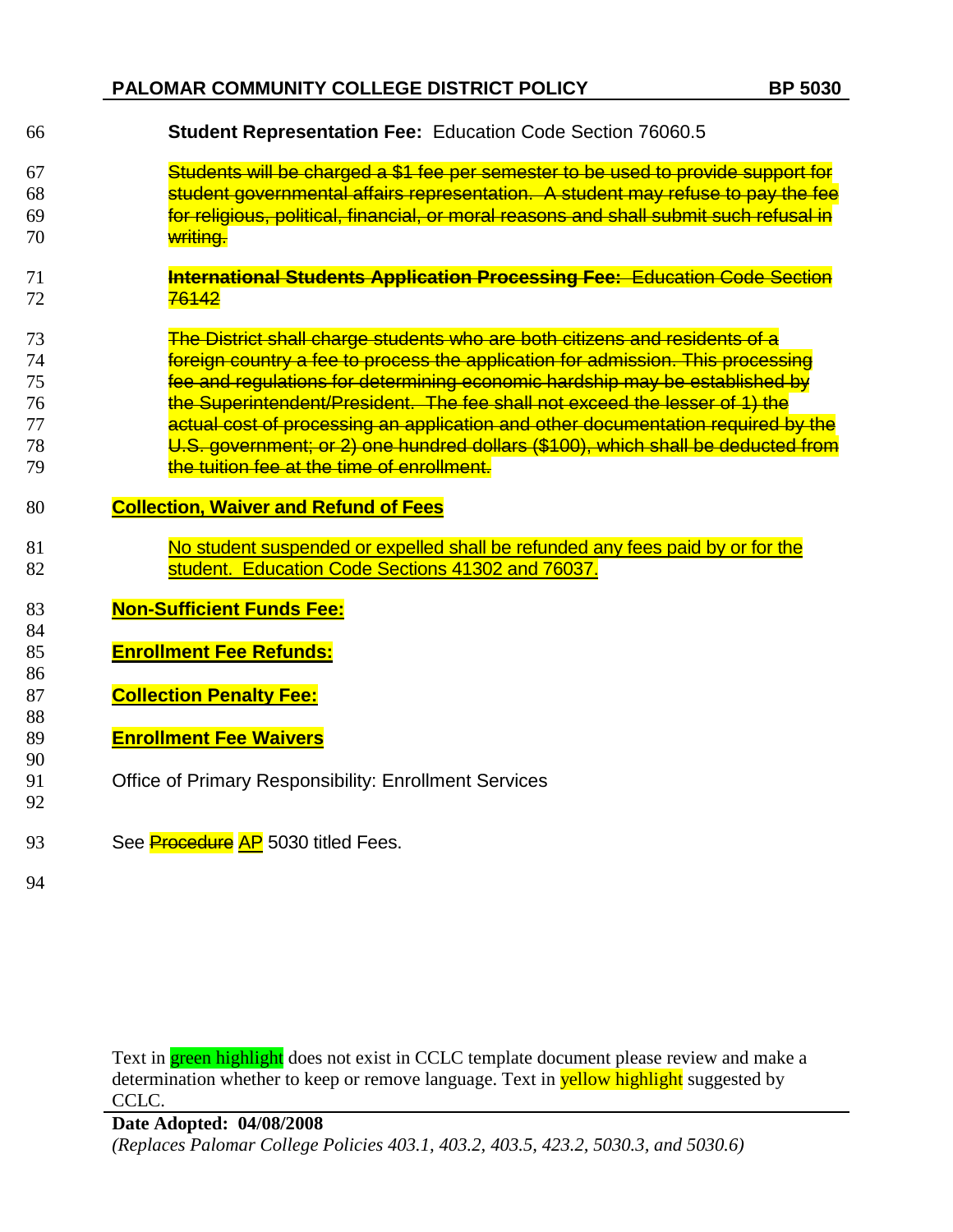| <u>. на стана на стана на стана на стана на стана на стана на стана на стана на </u> | <b>STUDENT SERVICES</b> |
|--------------------------------------------------------------------------------------|-------------------------|
| ∠                                                                                    | <b>REV 10/17/16</b>     |

# 5 **AP 5030 FEES**

3 4

| 6              |                                                                                                                         |
|----------------|-------------------------------------------------------------------------------------------------------------------------|
| $\overline{7}$ | <b>References:</b>                                                                                                      |
| 8              | Education Code Sections 66025.3, 70902(b)(9), 76300et seq-and 76300.5 and 76355;                                        |
| 9              | Title 5 Sections 51012, 58520, and 58629 54704, 54706, and 54708;                                                       |
| 10             | <b>California Community College</b> Chancellor's Student Fee Handbook                                                   |
| 11             | <b>ACCJC Accreditation Standard I.C.6</b>                                                                               |
| 12             |                                                                                                                         |
| 13             | <b>REQUIRED FEES INCLUDE:</b>                                                                                           |
| 14             |                                                                                                                         |
| 15             | <b>Enrollment Fee:</b> A state mandated fee for enrolling in classes will be charged as determined by                   |
| 16             | enrollment status. (Education Code Section 76300 and 76300.5; Title 5 Sections 58500-58509)                             |
| 17             |                                                                                                                         |
| 18             | <b>Nonresident Tuition Fee: See BP 5020 titled Nonresident Tuition and AP 5020 titled</b>                               |
| 19             | Nonresident Tuition (Education Code Sections 76140 and 76140.5) Nonresident tuition with                                |
| 20             | these permissive exemptions:                                                                                            |
| 21             | A student who is a citizen and resident of a foreign country who demonstrates financial need<br>$\overline{\mathsf{O}}$ |
| 22             | and this required exemption (Education Code Section 68130.5);                                                           |
| 23             | All students, other than nonimmigrant aliens under 8 U.S. Code Section 1101(a)(15), who<br>$\overline{\mathsf{O}}$      |
| 24             | meet the following requirements:                                                                                        |
| 25             | high school attendance in California for three or more years;                                                           |
| 26             | graduation from a California high school or attainment of the equivalent thereof;                                       |
| 27             | registration or enrollment in a course offered for any term commencing on or after                                      |
| 28             | January 1, 2002;                                                                                                        |
| 29             | completion of a questionnaire form prescribed by the State Chancellor's Office<br>Ξ                                     |
| 30             | verifying eligibility for this nonresident tuition exemption; and                                                       |
| 31             | in the case of a student without lawful immigration status, the filing of an affidavit that<br>$\blacksquare$           |
| 32             | the student has filed an application to legalize his/her immigration status, or will file                               |
| 33             | an application as soon as he/she is eligible to do so.                                                                  |
| 34             | Non-resident fees for special part-time students will be waived based on the following<br>$\overline{\circ}$            |
| 35             | criteria (Education Code Section 76140):                                                                                |
| 36             | The student must be residing in California.<br>п                                                                        |
| 37             | The student must be attending a high school (public or private) in California.                                          |
| 38             | The student must be enrolled as a special part-time student in fewer than 12 units                                      |
| 39             | each semester or fewer than 15 units if participating in a CCAP as defined in AP                                        |
| 40             | 5011.                                                                                                                   |
| 41             | The student must be recommended by the principle of the pupil's school and have                                         |
| 42             | parental permission to attend a community college.                                                                      |
| 43             | This exemption does not apply to special full-time students.                                                            |
| 44             | This exemption does not apply to non-immigrants other than "T" and "U" non-                                             |
| 45             | immigrant visa.                                                                                                         |
| 46             | Students receiving this non-resident tuition exemption do not receive resident status.                                  |
| 47             |                                                                                                                         |
|                |                                                                                                                         |

Text in yellow highlight is CCLC proposed language which incorporated changes proposed in Updates 20 -28.

**Date Approved: 4/8/2008, Revised 12/6/2011** *(Replaces former Palomar College Procedures 5300)*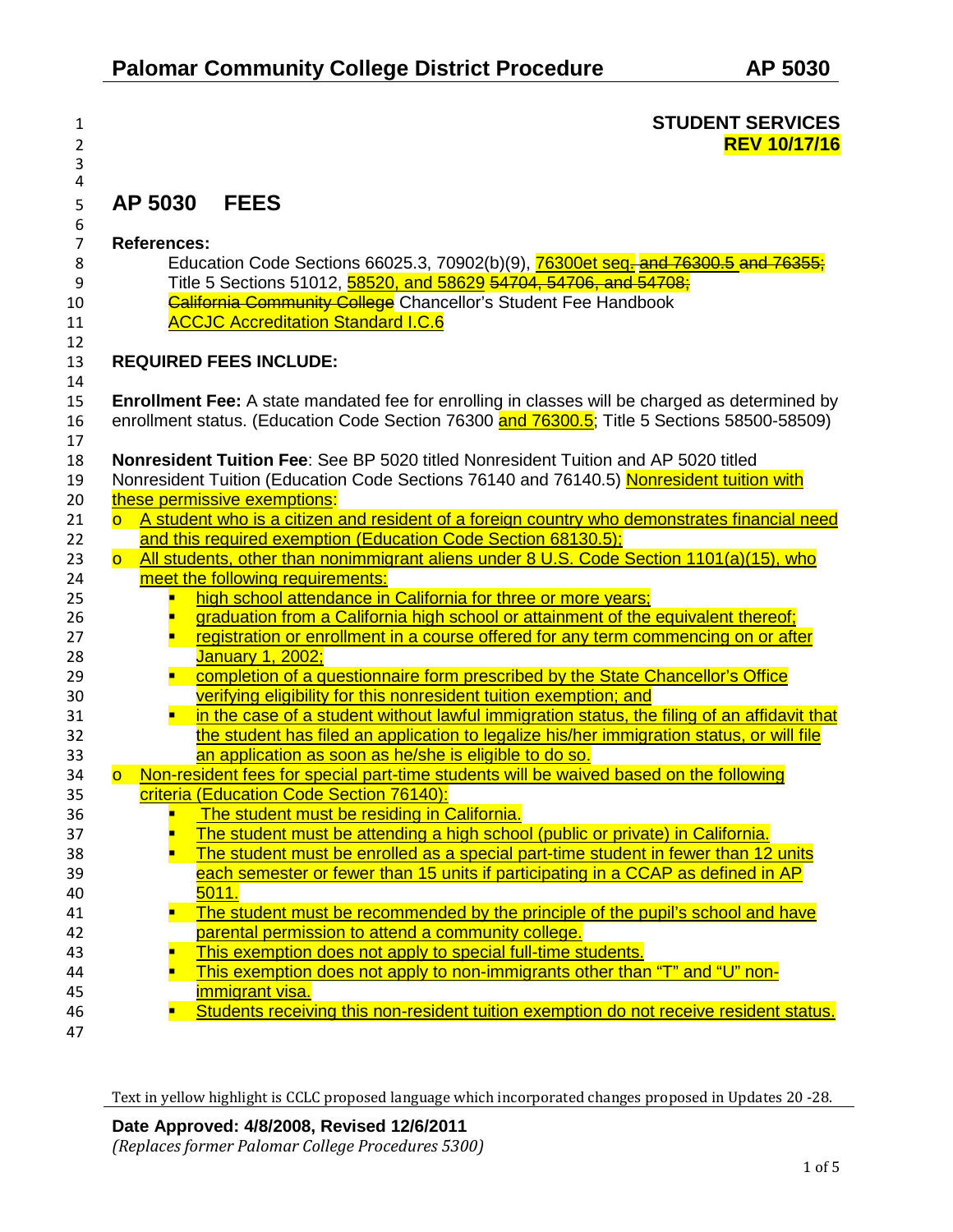| 48 | Non-Resident Capital Outlay Fee: Education Code Section 76141 The computation of the                                   |  |  |  |  |  |
|----|------------------------------------------------------------------------------------------------------------------------|--|--|--|--|--|
| 49 | capital outlay fee is not to exceed the amount expended for the capital outlay in the preceding                        |  |  |  |  |  |
| 50 | year divided by the total full-time equivalent students.                                                               |  |  |  |  |  |
| 51 |                                                                                                                        |  |  |  |  |  |
| 52 | Auditing Fee: Persons auditing a course shall be charged an established fee. Students                                  |  |  |  |  |  |
| 53 | enrolled in classes to receive credit for 10 or more semester credit units shall not be charged                        |  |  |  |  |  |
| 54 | this fee to audit three or fewer units per semester. (Education Code Section 76370)                                    |  |  |  |  |  |
| 55 |                                                                                                                        |  |  |  |  |  |
| 56 | Student Health Fee: A health fee is charged to all students for operation of the <b>Student</b> Health                 |  |  |  |  |  |
| 57 | Centers or Centers as authorized in Education Code Section 76355. Education Code Sections                              |  |  |  |  |  |
| 58 | 66025.3, 70902(b), 76355)                                                                                              |  |  |  |  |  |
| 59 |                                                                                                                        |  |  |  |  |  |
| 60 | The following students are exempt by law:                                                                              |  |  |  |  |  |
| 61 | Students who are taking only apprenticeship classes                                                                    |  |  |  |  |  |
| 62 | Students who depend exclusively upon prayer for healing in accordance with the                                         |  |  |  |  |  |
| 63 | teachings of a bona fide religious sect, denomination, or organization                                                 |  |  |  |  |  |
| 64 | Other exempt students include:                                                                                         |  |  |  |  |  |
| 65 | Students who are active <b>duty</b> military <b>students and</b> taking classes <b>exclusively</b> at the<br>$\bullet$ |  |  |  |  |  |
| 66 | Camp Pendleton Center or who are deployed overseas.                                                                    |  |  |  |  |  |
|    | <b>Students who attend Community Services Seminars</b>                                                                 |  |  |  |  |  |
| 67 |                                                                                                                        |  |  |  |  |  |
| 68 | Students who are exclusively taking Worksite Education specifically as employees of<br>$\bullet$                       |  |  |  |  |  |
| 69 | companies attend Not-for-Credit instruction.                                                                           |  |  |  |  |  |
| 70 | Students who are <b>enrolled in non-credit classes at sites other than the San Marcos</b><br>$\bullet$                 |  |  |  |  |  |
| 71 | <b>Campus and the Escondido Center exclusively taking contract education classes.</b>                                  |  |  |  |  |  |
| 72 | Students who are exclusively enrolled in non-credit classes at sites other than the San                                |  |  |  |  |  |
| 73 | <b>Marcos Campus and Escondido Center</b>                                                                              |  |  |  |  |  |
| 74 |                                                                                                                        |  |  |  |  |  |
| 75 | <b>Student Center Fee:</b> A fee is assessed to all students attending classes at the San Marcos                       |  |  |  |  |  |
| 76 | campus for the purpose of financing, constructing, enlarging, remodeling, refurbishing, and                            |  |  |  |  |  |
| 77 | operating a student center. The fee is \$1 per unit up to a maximum of \$10 per student per year.                      |  |  |  |  |  |
| 78 | Noncredit students are not required to pay the fee, nor <b>can are</b> recipients of Temporary                         |  |  |  |  |  |
| 79 | Assistance to Needy Families, Supplemental Security Income (SSI), State Supplementary                                  |  |  |  |  |  |
| 80 | Payment (SSP), or general assistance. (Education Code Section 76375 and Title 5 Section                                |  |  |  |  |  |
| 81 | 58510)                                                                                                                 |  |  |  |  |  |
| 82 |                                                                                                                        |  |  |  |  |  |
| 83 | Transcript/Student Record Fee: The District shall furnish at no charge up to two transcripts of                        |  |  |  |  |  |
| 84 | students' records or two verifications of various records. After two copies, the District shall                        |  |  |  |  |  |
| 85 | charge a fee. The District shall not charge for searching or retrieving any student record.                            |  |  |  |  |  |
| 86 | Students may request special processing or rush processing of a transcript for an additional fee.                      |  |  |  |  |  |
| 87 | (Education Code Section 76223)                                                                                         |  |  |  |  |  |
| 88 | (See the Palomar Class Schedule for exact fee amount)                                                                  |  |  |  |  |  |
| 89 |                                                                                                                        |  |  |  |  |  |
| 90 | <b>OTHER FEES INCLUDE:</b>                                                                                             |  |  |  |  |  |
| 91 |                                                                                                                        |  |  |  |  |  |
| 92 | Parking Fee: A parking fee will be assessed per semester or session to park on District                                |  |  |  |  |  |
| 93 | property parking lots for automobiles and motorcycles. See the class schedule for the specific                         |  |  |  |  |  |
| 94 | amount. (Education Code Section 76360)                                                                                 |  |  |  |  |  |
| 95 |                                                                                                                        |  |  |  |  |  |
|    |                                                                                                                        |  |  |  |  |  |

Text in yellow highlight is CCLC proposed language which incorporated changes proposed in Updates 20 -28.

**Date Approved: 4/8/2008, Revised 12/6/2011**

*(Replaces former Palomar College Procedures 5300)*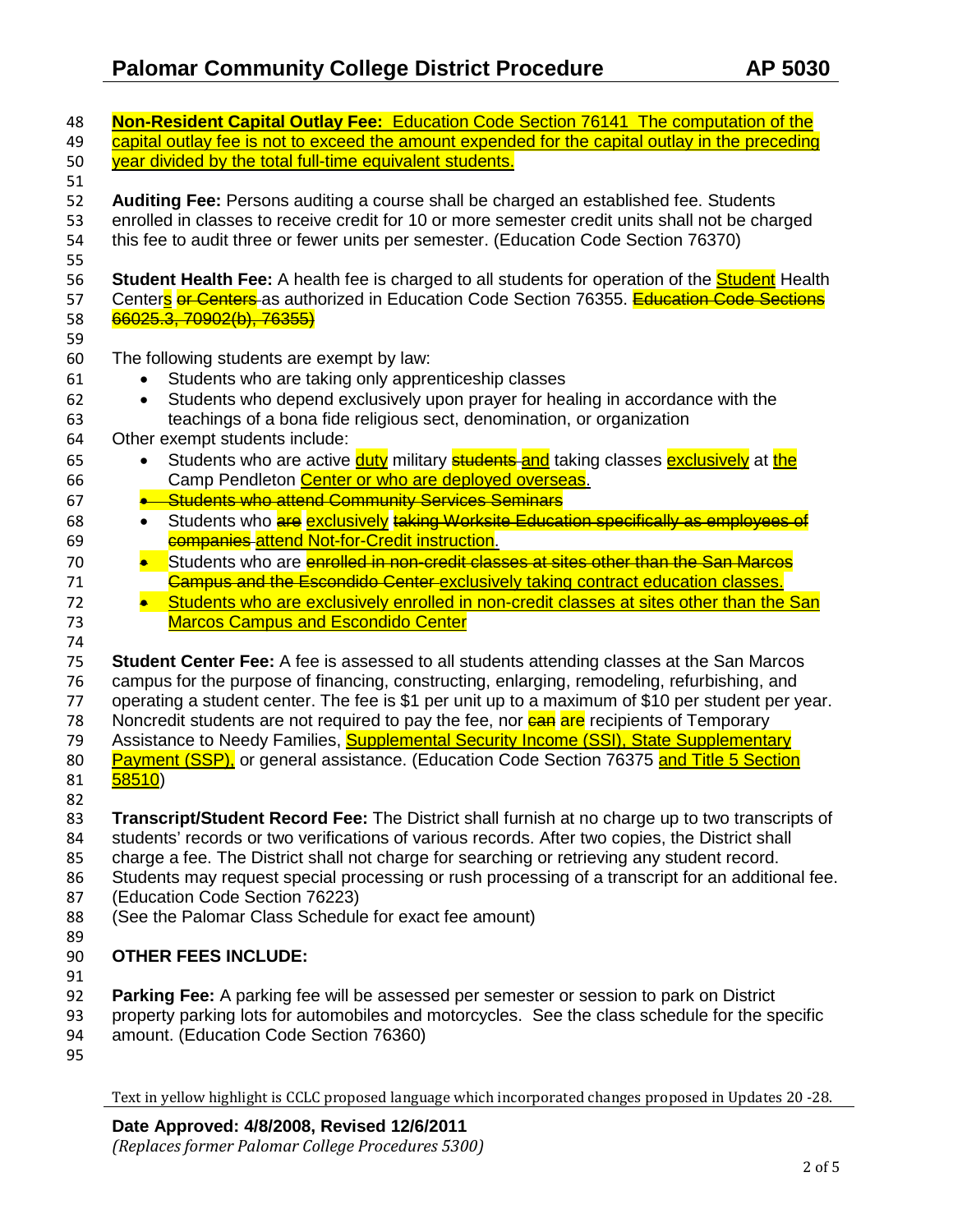| 96         | The following students are exempt by law from parking fee that exceed twenty dollars (\$20) per           |
|------------|-----------------------------------------------------------------------------------------------------------|
| 97         | semester:                                                                                                 |
| 98         | Students who receive financial assistance (i.e., Board of Governors Enrollment Fee<br>$\bullet$           |
| 99         | Waiver-A, B, C). Special categories BOGW with the exception of students who are                           |
| 100        | dependent children and surviving spouses of members of the California Veteran or                          |
| 101<br>102 | National Guard who are killed or permanently disabled while in active services.                           |
| 103        | <b>Instructional Materials:</b> Education Code Section 76365; Title 5 Sections 59400 et seq.              |
| 104        | Students may be required to provide required instructional and other materials for a credit or            |
| 105        | non-credit course, provided such materials are of continuing value to the student outside the             |
| 106        | classroom and provided that such materials are not solely or exclusively available from the               |
| 107        | District.                                                                                                 |
| 108        |                                                                                                           |
| 109        |                                                                                                           |
| 110        | Student Activities Fee (optional): The optional student activities fee offers students a number           |
| 111        | of benefits including discounts to campus events and purchases with local merchants. Please               |
| 112        | contact the Comet Center or the Student Affairs Office for more information. See class schedule           |
| 113        | for the specific fee amount. The fee is nonrefundable after the drop deadline. (CCCCO Student             |
| 114        | <b>Fee Handbook)</b>                                                                                      |
| 115        |                                                                                                           |
| 116        | Student <b>Identification Activities Card Fee (optional):</b> The student ID card allows access to a      |
| 117        | variety of District support services and activities. The fee is nonrefundable after the drop              |
| 118        | deadline. (CCCCO Student Fee Handbook)                                                                    |
| 119        |                                                                                                           |
| 120        | <b>Student Representation Fee: Education Code Section 76060.5</b>                                         |
| 121        | Students will be charged a \$1 fee per semester to be used to provide support for student                 |
| 122        | governmental affairs representation. A student may refuse to pay the fee for religious, political,        |
| 123        | financial, or moral reasons and shall submit such refusal in writing.                                     |
|            |                                                                                                           |
| 124        |                                                                                                           |
| 125        | <b>COLLECTION AND REFUND OF FEES</b>                                                                      |
| 126        |                                                                                                           |
| 127        | No student suspended or expelled shall be refunded any fees paid by or for the student.                   |
| 128        | (Education Code Sections 41302 and 76037)                                                                 |
| 129        |                                                                                                           |
| 130        | Non-Sufficient Funds Fee: The District shall charge a fee for personal checks returned for                |
| 131        | insufficient funds.                                                                                       |
| 132        |                                                                                                           |
| 133        | Enrollment Fee Refunds: The District shall refund upon request any enrollment fee paid by a               |
| 134        | student in excess of that computed <b>pursuant to Education Code Section 58501</b> for program            |
| 135        | changes made during the first two weeks of instruction as allowed by law.                                 |
| 136        |                                                                                                           |
| 137        | The District shall not refund any enrollment fee paid by a student for program changes made               |
| 138        | after the first two weeks of instruction unless the program change is a result of action by the           |
| 139        | District to cancel or reschedule a class.                                                                 |
| 140        |                                                                                                           |
|            | Text in yellow highlight is CCLC proposed language which incorporated changes proposed in Updates 20 -28. |

# **Date Approved: 4/8/2008, Revised 12/6/2011**

*(Replaces former Palomar College Procedures 5300)*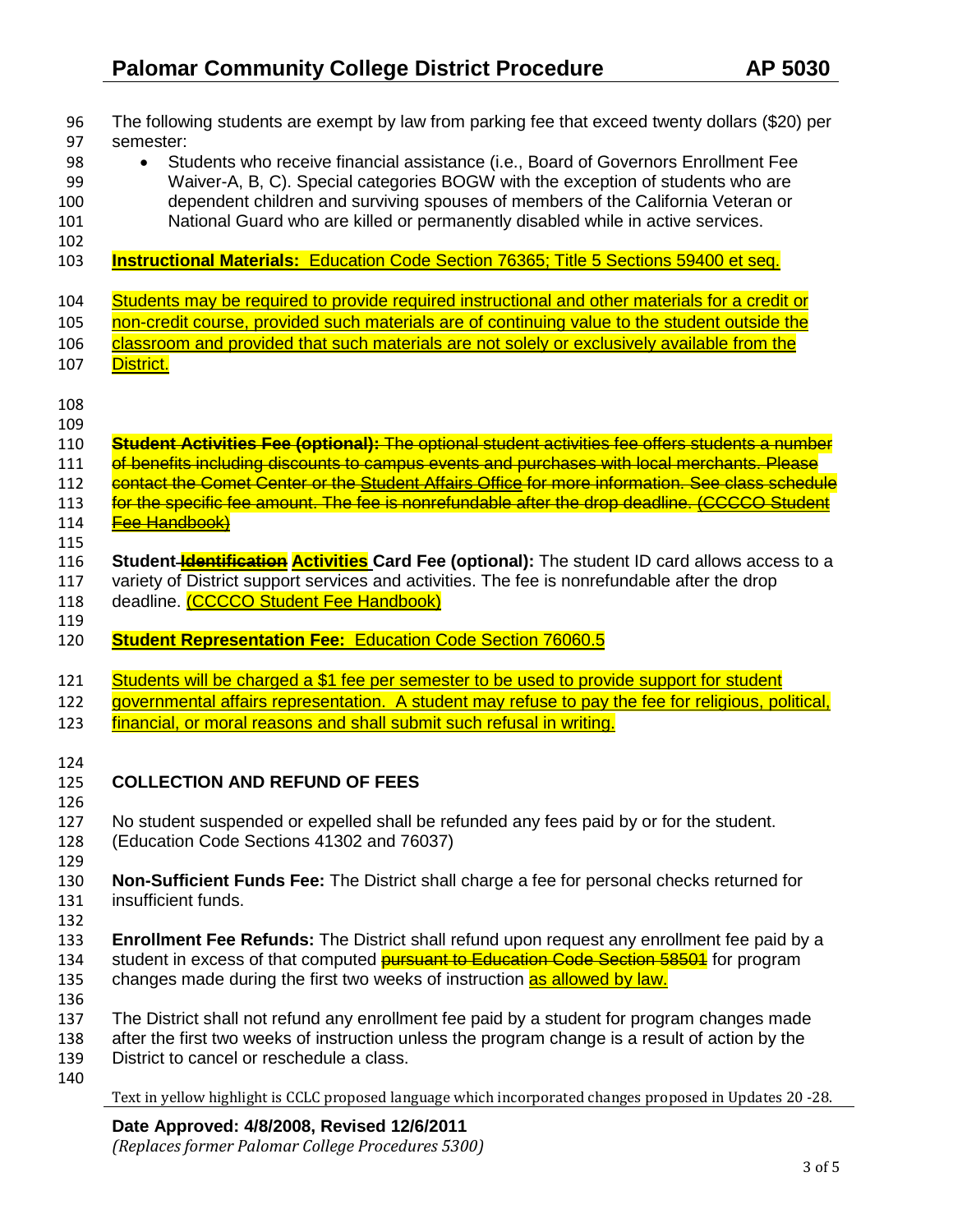| 141        | No student suspended or expelled shall be refunded any fees paid by or for the student.                |
|------------|--------------------------------------------------------------------------------------------------------|
| 142        | <b>(Education Code Sections 41302 and 76037)</b>                                                       |
| 143        |                                                                                                        |
| 144        | <b>Collection Penalty Fee:</b> Any past due debt will be subject to collection by a private collection |
| 145        | agency or through the Chancellor's Office Tax Offset Program. A 33% collection fee will be             |
| 146        | added to the amount owed the District.                                                                 |
| 147        |                                                                                                        |
| 148        | <b>Enrollment Fee Waivers</b>                                                                          |
| 149        | Any private or public elementary or secondary school pupil admitted to Palomar College as a            |
| 150        | special part-time student for credit classes is exempt from the enrollment fee. The attendance of      |
| 151        | the student must be authorized by a letter of permission from the school principal.                    |
| 152        |                                                                                                        |
| 153        | For purposes of this policy, a special part-time student is a student who registers in less than 12    |
| 154        | units per semester at Palomar College. Credit for courses completed shall be at the college            |
| 155        | level but may be transferred back to the school district for fulfillment of graduation requirements.   |
| 156        | (Education Code Sections 72252 and 76001)                                                              |
| 157        | Nonresident fees for special part-time students are subject to nonresident tuition if classesa re      |
| 158<br>159 | taken for college credit. will be waived based on the criteria previously listed under Non-            |
| 160        | Resident Fees section of this Administrative Procedure (AP 5030). are subject to nonresident           |
| 161        | tuition if classes are taken for college credit.                                                       |
| 162        |                                                                                                        |
| 163        | Students participating in a "College and Career Access Pathways" partnership (CCAP) will be            |
| 164        | considered a special part-time student for up to 15 units per term if all of the following             |
| 165        | circumstances are satisfied (Education Code Section 76004(p)):                                         |
| 166        | The units constitute no more than four community college courses per term.<br>$\bullet$                |
| 167        | The units are part of an academic program that is part of a CCAP partnership<br>$\bullet$              |
| 168        | agreement.                                                                                             |
| 169        | $\bullet$<br>The units are part of an academic program that is designed to award both a high school    |
| 170        | diploma and an Associate degree or a certificate or credential.                                        |
| 171        |                                                                                                        |
| 172        | Furthermore, if the special part-time student who is participating in a CCAP partnership meets         |
| 173        | all three of the aforementioned requirements, the college district must exempt the following           |
| 174        | community college fees pursuant to Education Code Section 76004(q);                                    |
| 175        | Student representation fee. (Section 76060.5)<br>$\bullet$                                             |
| 176        | Nonresident tuition fee and corresponding permissible "capital outlay" fee. (Sections<br>$\bullet$     |
| 177        | 76140, 76141 and 76142)                                                                                |
| 178        | <b>Transcript fees. (Section 76223)</b>                                                                |
| 179        | Course enrollment fees. (Section 76300)                                                                |
| 180        | Apprenticeship course fees. (Section 76350)                                                            |
|            | <b>Early Childhood Education Lab School fees. (Section 79121)</b>                                      |
| 181        |                                                                                                        |
| 182        | The District may waive enrollment fees which were not collected in a previous session where            |
| 183        | the enrollment fees were not collected as a result of the District's error in awarding a Board of      |
| 184        | Governors Fee Waiver to an ineligible student and not through the fault of the student, and to         |
| 185<br>186 | collect the enrollment fee would cause the student undue hardship.                                     |
| 187        |                                                                                                        |
| 188        | The following students are exempt by law:                                                              |
|            |                                                                                                        |

Text in yellow highlight is CCLC proposed language which incorporated changes proposed in Updates 20 -28.

**Date Approved: 4/8/2008, Revised 12/6/2011**

*(Replaces former Palomar College Procedures 5300)*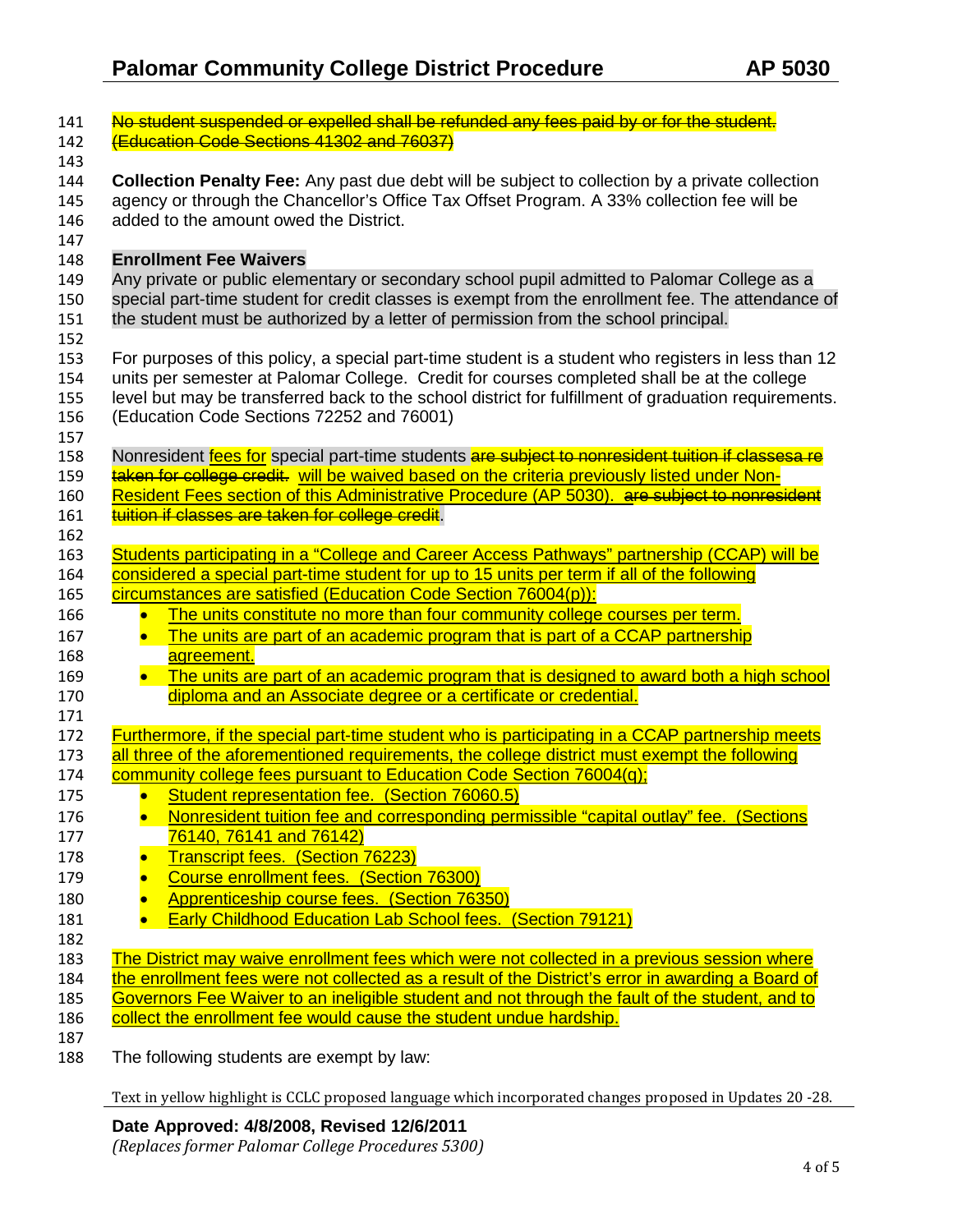# **Palomar Community College District Procedure AP 5030**

| 189 | $\bullet$ | Students who receive financial assistance (i.e., Board of Governor Enrollment Fee          |
|-----|-----------|--------------------------------------------------------------------------------------------|
| 190 |           | Waiver-A, B, C). Special categories BOGW such as students who are dependent                |
| 191 |           | children and surviving spouses of members of the California Veteran or National Guard      |
| 192 |           | who are killed or permanently disable while in active services, recipient of Congressional |
| 193 |           | Medal of Honor or child of recipient, surviving dependent of individual killed in 9/11/01  |
| 194 |           | Terrorist Attack, and eligible dependent of a deceased law enforcement/fire suppression    |
| 195 |           | personnel killed in the line of duty.                                                      |
| 196 |           |                                                                                            |
| 197 |           |                                                                                            |
| 198 |           |                                                                                            |
|     |           |                                                                                            |

Office of Primary Responsibility: Enrollment Services

Text in yellow highlight is CCLC proposed language which incorporated changes proposed in Updates 20 -28.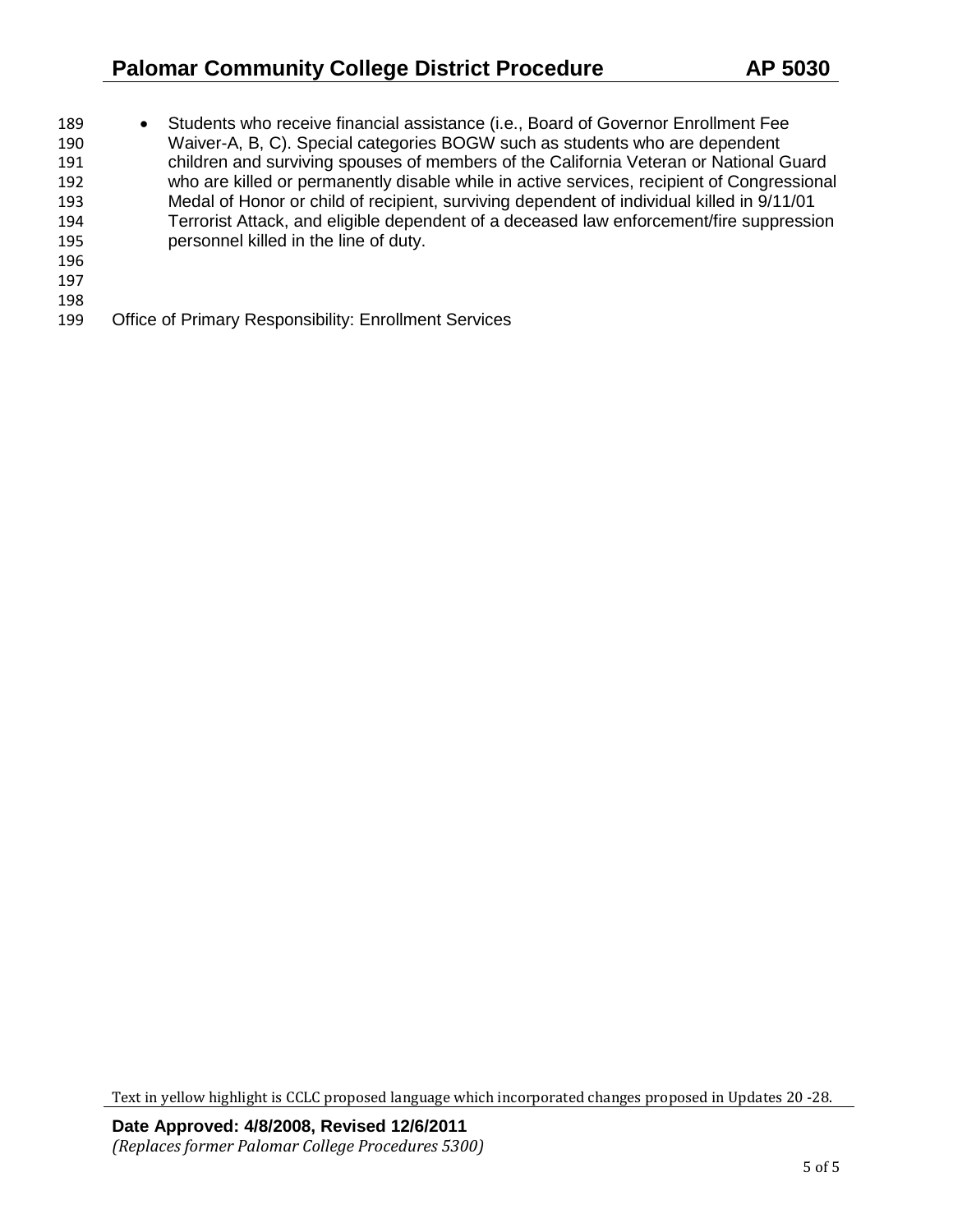# **STUDENT SERVICES REV 10-25-16 (no proposed changes)**

# **BP 5420 ASSOCIATED STUDENT GOVERNMENT FINANCIAL MANAGEMENT**

### **References:**

 

Education Code Sections 76063-76065

- Associated Student Government (ASG) funds shall be deposited with and disbursed by the Superintendent/President or designee.
- The funds shall be deposited, loaned or invested in one or more of the ways authorized by law.
- All funds shall be expended according to procedures established by the (ASG), subject to the approval of each of the following three persons, which shall be obtained each 14 time before any funds may be expended:
- 15 the Superintendent/President or designee
- 16 the employee who is the designated adviser of the particular student body organization and
- 18 a representative of the student body organization
- The funds of the (ASG) shall be subject to an annual audit.
- Associated Student Government funds are to be used for projects and programs which benefit the students and the District.
- See Procedure 5420 titled Associated Student Government Financial Management.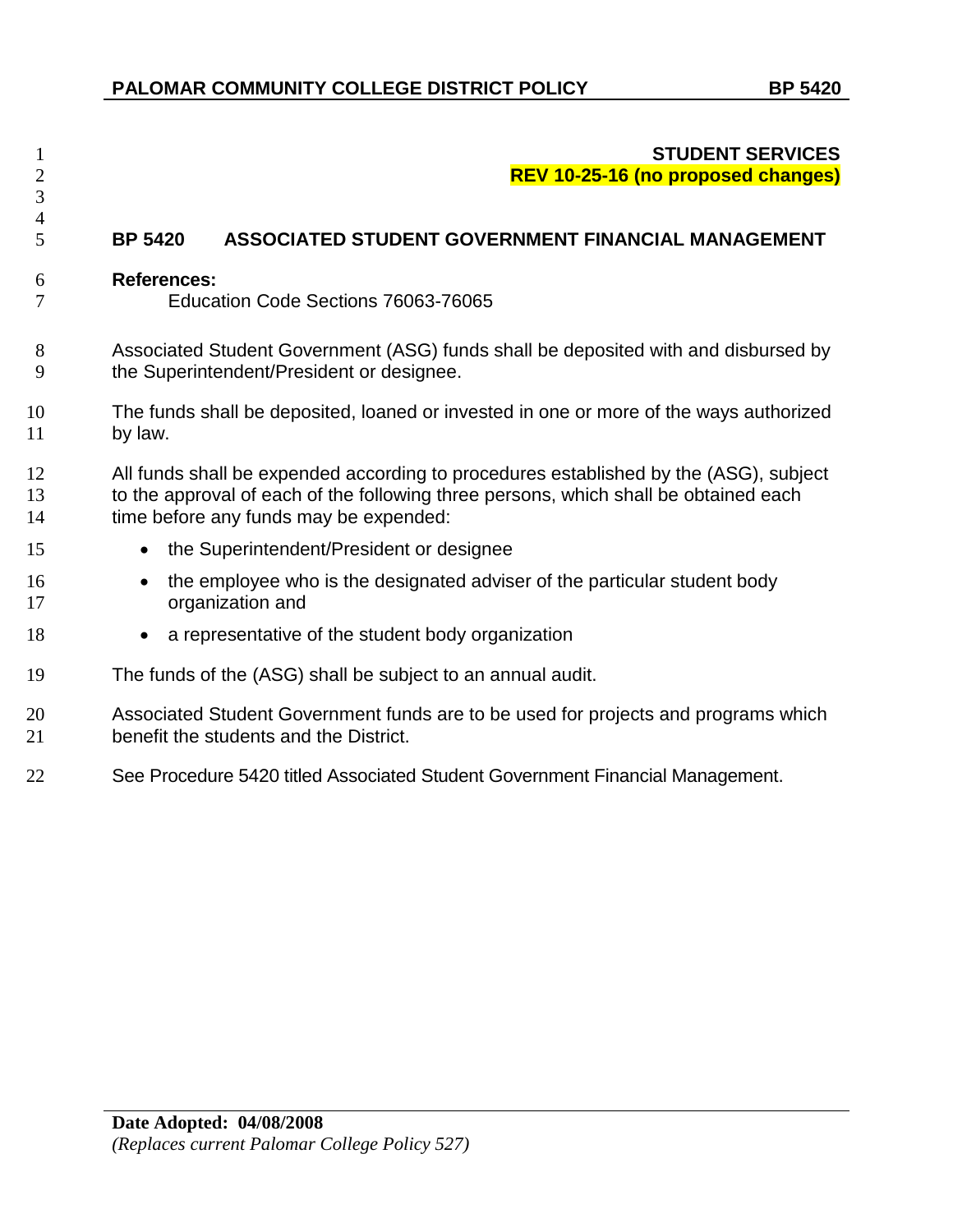# 1 **STUDENT SERVICES** 2 **REV 10/25/16**

# 5 **AP 5420 ASSOCIATED STUDENT GOVERNMENT FINANCIAL MANAGEMENT**

#### 6 **References:**

3 4

7 Education Code Sections 76063-76065

8 Associated Student Government (ASG) Funds are maintained in accordance with the 9 following procedures:

- 10 ASG Fund's financial records and procedures are subject to annual audit.
- 11 Audit information and financial records, except that containing personnel or other 12 confidential information, shall be released to the ASG by the Director of Student 13 Affairs.
- 14 ASG Funds shall be deposited with the Cashier's Office in **Student Administrative** 15 Services (A-2) and disbursed through the District's Fiscal Services Office.
- 16 The Funds shall be deposited, loaned, or invested in:
- 17 **17** o Deposits in trust accounts of the centralized State Treasury System<br>18 **pursuant to Sections 16305 to 16305.7** inclusive, of the Governmen pursuant to Sections 16305 to 16305.7, inclusive, of the Government 19 Code or in a bank or banks whose accounts are insured by the Federal 20 Deposit Insurance Corporation.
- 21 o Investment certificates or withdrawable shares in state-chartered savings<br>22 and loan associations and savings accounts of federal savings and loan and loan associations and savings accounts of federal savings and loan 23 associations, if the associations are doing business in this state and have 24 their accounts insured by the Federal Savings and Loan Insurance 25 Corporation and if any money so invested or deposited is invested or 26 deposited in certificates, shares, or accounts fully covered by the 27 insurance.
- 28 o Purchase of any of the securities authorized for investment by<br>29 **Government Code Section 16430 or investment by the Treasu** Government Code Section 16430 or investment by the Treasurer in those 30 securities.
- 31 o Participation in funds that are exempt from federal income tax pursuant to<br>32 **hternal Revenue Code Section 501(c)(3)** and that are open exclusively to Internal Revenue Code Section 501(c)(3) and that are open exclusively to 33 nonprofit colleges, universities, and independent schools.
- 34 o Investment certificates or withdrawable shares in federal or state credit<br>35 o cunions, if the credit unions are doing business in this state and have the 35 unions, if the credit unions are doing business in this state and have their 36 accounts insured by the National Credit Union Administration and if any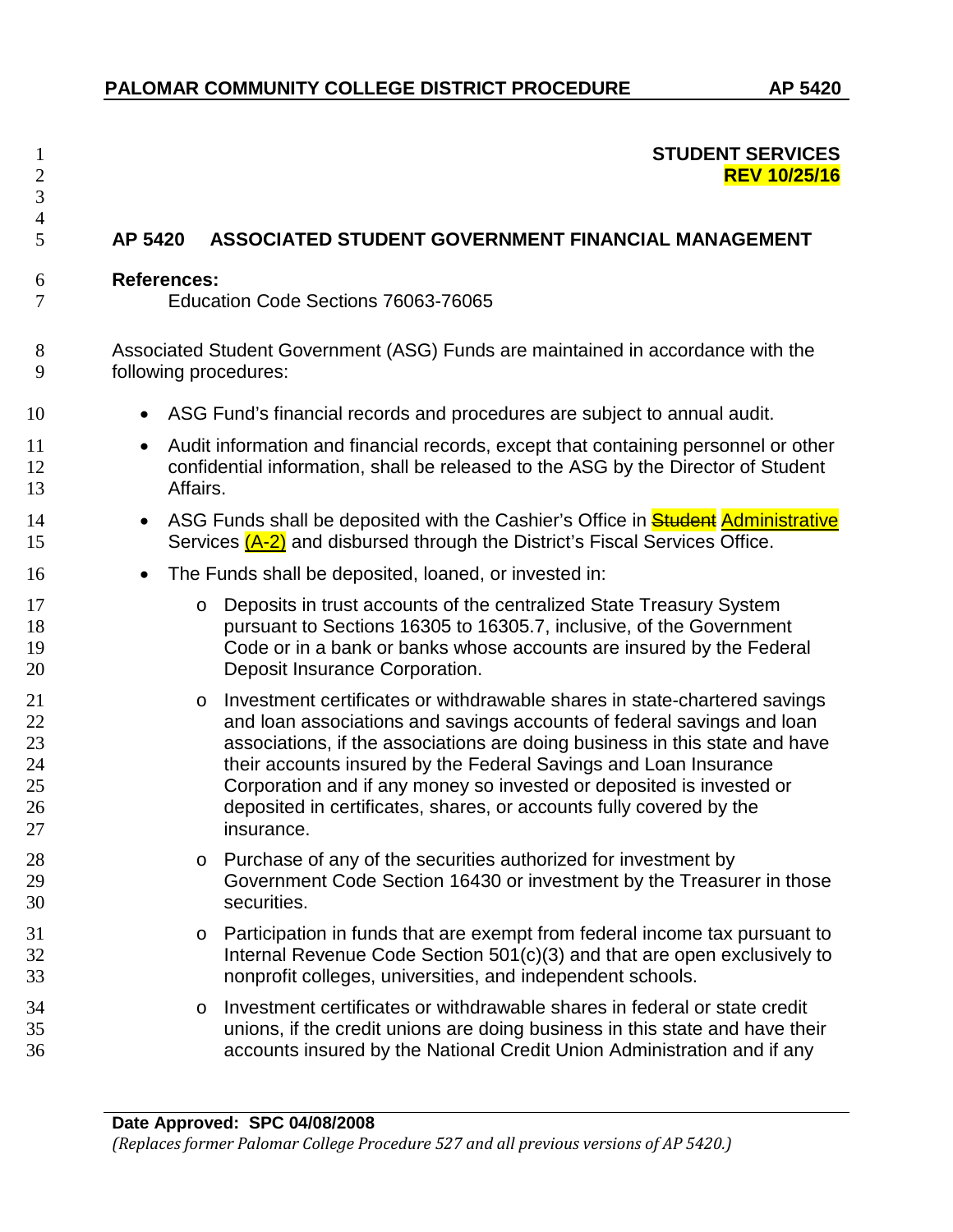| 37        | money so invested or deposited is invested or deposited in certificates,       |
|-----------|--------------------------------------------------------------------------------|
| 38        | shares, or accounts fully covered by the insurance.                            |
| 39        | Investment of money in permanent improvements to any community<br>$\circ$      |
| 40        | college district property including, but not limited to, buildings, automobile |
| 41        | parking facilities, gymnasiums, swimming pools, stadia and playing fields,     |
| $\Lambda$ | where these facilities, er pertiens thereof, are used for conducting student   |

 where those facilities, or portions thereof, are used for conducting student extracurricular activities or student spectator sports, or when those improvements are for the benefit of the student body.

 All Funds shall be expended subject to such procedures as may be established by the ASG subject to the approval of each of the following three persons. Approval shall be obtained each time before any funds may be expended:

- the Superintendent/President or his/her designee
- the officer or employee of the District who is the designated advisor of the particular student body organization and
- a representative of the student body organization
- Office of Primary Responsibility: Student Affairs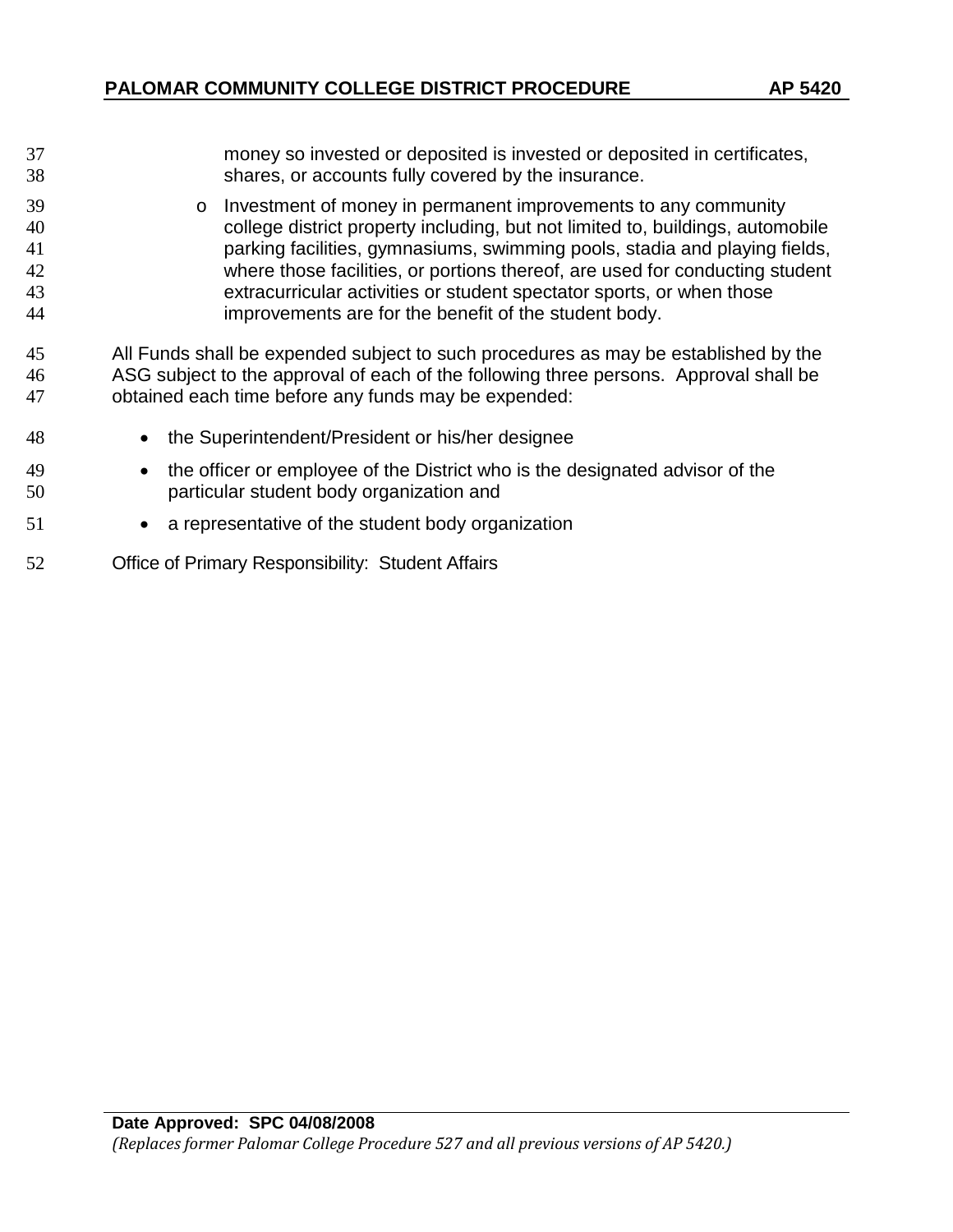# **STUDENT SERVICES REV 9-26-16 (no proposed changes)**

# **BP 5757 PARKING**

## **References:**

Education Code Section 76360; Vehicle Code Section 21113

The Superintendent/President shall establish such administrative procedures regarding vehicles and parking on campus as are necessary for the orderly operation of instructional programs. No person shall drive any vehicle or leave any vehicle unattended on the campus except in accordance with such procedures.

Parking fees shall be established in accordance with BP 5030 titled Fees.

See AP 5757 titled Parking.